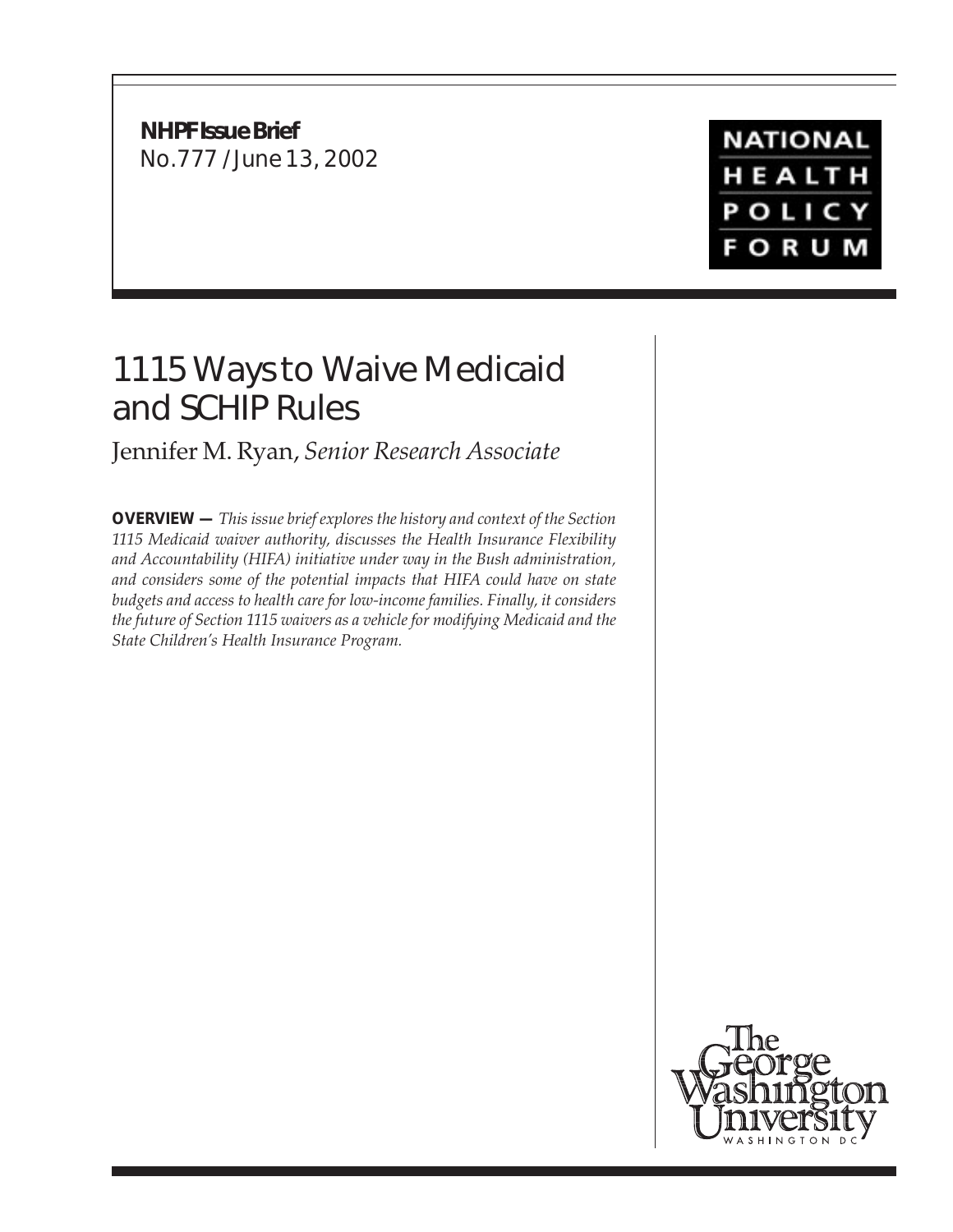# 1115 Ways to Waive Medicaid and SCHIP Rules

The use of the term "waiver" in relation to the Medicaid program has been evolving almost since Section 1115 was added to the Social Security Act in  $1962<sup>1</sup>$  In the early days, waivers were typically research or demonstration pilot projects designed to test a variety of new ideas on a small scale.<sup>2</sup> Later, waivers tested the effectiveness of managed care service delivery and the potential cost savings that could be achieved by converting state Medicaid programs from the fee-for-service model. In more recent years, the savings resulting from managed care waivers have been used to finance a range of health coverage expansions to new populations. Throughout its existence, the demonstration authority established under Section 1115 has been one of the most sought-after vehicles for enhancing states' access to federal matching funds.

## **BACKGROUND**

The provision found at Section 1115(a) of the Social Security Act has been used and interpreted in a variety of ways. Allowing for a great deal of secretarial discretion, the relevant parts of the provision read as follows:

(a) In the case of any experimental, pilot, or demonstration project which, in the judgment of the Secretary, is likely to assist in promoting the objectives of title I, X, XIV, XVI or XIX...in a State or States... (1) the Secretary may waive compliance with any of the requirements of

section...1902...to the extent and for the period he finds necessary to enable such State or States to carry out such project, and

(2)(A) costs of such project which would not otherwise be included as expenditures under section 1903...shall be regarded as expenditures under the state plan.<sup>3</sup>

With respect to the Medicaid program (and now SCHIP), the Section 1115 demonstration authority has undergone many changes over the years. In the 1970s and 1980s, the administration attempted to adhere to the fundamental demonstration nature of the provision, which caused states frustration in designing projects that would test a new concept and not replicate another state's proposal. In addition, the (nonstatutory) "budget neutrality" requirements established by the Office of Management and Budget during the Carter administration added an additional level of complexity. Budget neutrality requires federal spending to be no higher under the waiver than it would have been without the waiver. Therefore, until 1994, Arizona was the only state to receive approval for a statewide Medicaid demonstration waiver.<sup>4</sup>

**National Health Policy Forum** 2131 K Street NW, Suite 500 Washington DC 20037

202/872-1390 202/862-9837 [fax] nhpf@gwu.edu [e-mail] www.nhpf.org [web]

**Judith Miller Jones** *Director*

**Judith D. Moore** *Co-Director*

**Michele Black** *Publications Director*

**NHPF** is a nonpartisan education and information exchange for federal health policymakers.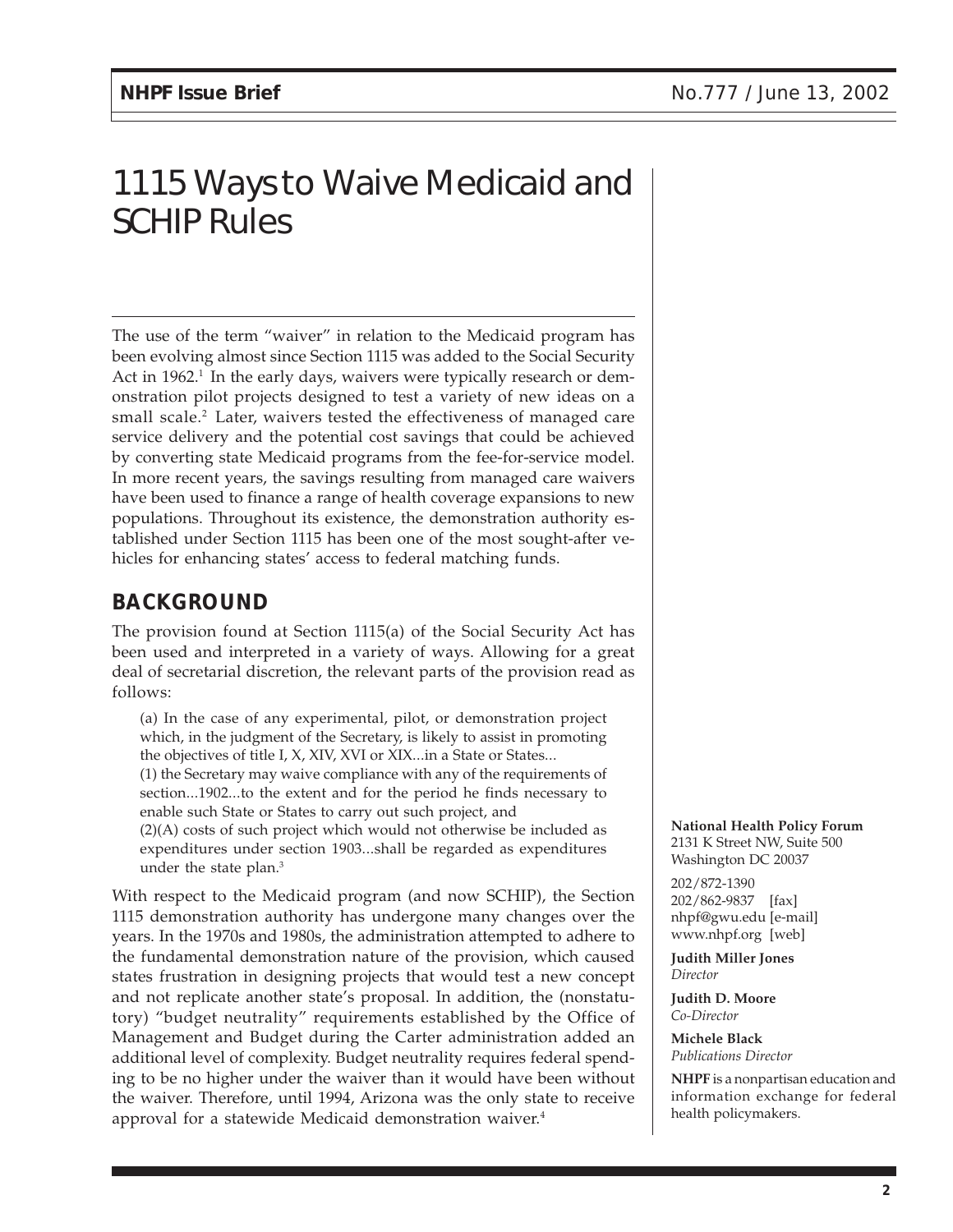In the 1990s, at the request of the states and through negotiations with the National Governors Association, the Clinton administration publicly indicated its intent to provide more flexibility in designing and financing Section 1115 demonstrations. This new flexibility was in large part a response to states' frustration with federal welfare rules under Aid to Families with Dependent Children (AFDC) and the desire to reform their programs prior to the enactment of national welfare reform. On September 27, 1994, the Department of Health and Human Services (DHHS) published a public notice in the *Federal Register* announcing that the administration would (*a*) grant waivers with the same or related policy innovations in multiple states, (*b*) approve demonstration projects ranging in scale from reasonably small to statewide or multistate, and (*c*) consider joint Medicare-Medicaid demonstrations.<sup>5</sup> While the guidance did not outline specific policies, it signaled the goal of a more open and consultative review and negotiation process and gave many states the opportunity to replicate the same welfare reform strategy.

The notice also indicated that demonstrations would be approved for a duration of at least five years (in order to "give new policy approaches a fair test")<sup>6</sup> and clarified that budget neutrality could be calculated over the duration of the demonstration rather than on an annual basis. In addition, the administration signaled a willingness to give states access to a broader variety of funding sources—including redirecting payments for disproportionate share hospitals and experimenting with the cost-saving ability of managed care—to finance Section 1115 demonstrations in Medicaid.

The result was a barrage of proposals from states and 17 comprehensive Medicaid demonstration approvals between 1994 and 1999.<sup>7</sup> Although the federal government originally indicated that the review process might be completed within 120 days, the time frame did not anticipate the complexity of the negotiations, particularly around budget neutrality. While the department has been widely criticized for taking too long—an average of 10 months—to approve the states' proposals, today there are 8.2 million individuals receiving coverage under a Section 1115 demonstration, accounting for nearly one-fifth of all Medicaid spending.<sup>8</sup>

The Bush administration has continued the philosophy of state flexibility by creating the Health Insurance Flexibility and Accountability (HIFA) initiative, announced by DHHS in August 2001. As DHHS Secretary Tommy Thompson stated, "Our goal is to give governors the flexibility they need to expand insurance coverage to more Americans through innovative approaches, including the kind of health insurance options available in the private sector."9 Through, for example, increased flexibility to design benefit packages, the administration has indicated that the HIFA initiative will provide incentives for states to modify Medicaid and SCHIP programs to better fit their budgets and policy goals.

Although it is still unclear how and to what extent HIFA will be utilized by the states, the announcement of the new and expedited waiver **Today, enrollment in Section 1115 demonstration programs accounts for nearly onefifth of all Medicaid spending.**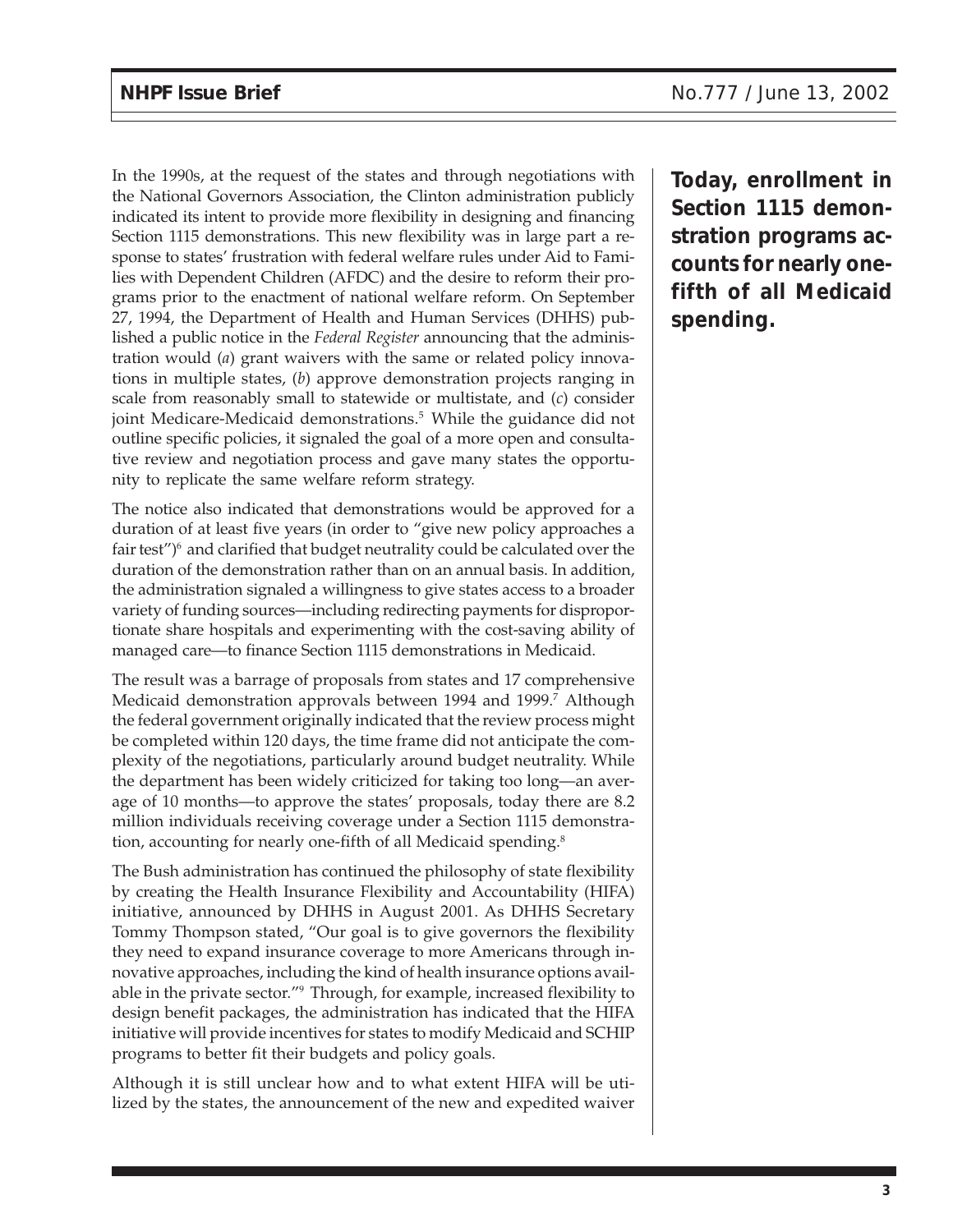review process, in a time when Medicaid spending has been increasing by an average of 13 percent, has generated a great deal of discussion about the future of Medicaid and the State Children's Health Insurance Program (SCHIP) and the potential impact on the availability of coverage and access to care for the programs' low-income beneficiaries.

#### **HIFA**

The initial DHHS guidance on the HIFA initiative included four major themes to set HIFA waivers apart from the Section 1115 demonstrations of the past.10 HIFA does the following:

■ Specifically targets individuals with incomes below 200 percent of the federal poverty level (FPL). (In 2002, 200 percent of FPL is \$36,200 for a family of four.)

■ Requires that states include some form of integration of Medicaid/ SCHIP funding with private health insurance funding (for example, through employer-subsidized coverage).

■ Maintains existing Medicaid mandatory coverage requirements.

■ At the same time, encourages states to find new approaches to increase the number of individuals with health insurance—within current-level Medicaid/SCHIP funding—by providing flexibility to limit benefits and increase cost sharing for beneficiaries.

The announcement of HIFA was in large part a response to the National Governors Association's proposal to restructure the Medicaid program<sup>11</sup> and provide greater access to federal matching funds. While HIFA does not include any new funding, the Bush administration has continued the

trend toward permitting states to use more of their SCHIP allotments (\$11 billion is projected to be remaining at the end of fiscal year 200212 ) by expanding coverage to parents or other adults and, in some cases, refinancing existing Medicaid coverage at the higher SCHIP matching rate. At the same time, HIFA can be seen to encourage states to look for ways to trim their programs and enrollment levels without appearing to roll back eligibility.

To date, only two states, Arizona and California, have received approval for actual HIFA waivers (see boxes on this and the following page).

In addition, the Centers for Medicare and Medicaid Services (CMS) has approved three other, non-HIFA Section 1115 demonstrations that reflect the new DHHS approach to waivers. Utah's recently approved demonstration

### **Arizona – AHCCCS and KidsCare**

On December 12, 2001, Arizona was the first state to receive approval under HIFA's streamlined review process. The demonstration will expand coverage to parents with incomes between 100 and 200 percent of the FPL. The demonstration will also refinance, with SCHIP funding, Medicaid coverage of childless adults with incomes below 100 percent of the FPL. To satisfy the private insurance coordination requirement, the state conducted a study to assess the feasibility of implementing an employer-sponsored insurance program; the study was completed in May 2002 and is under review at the Centers for Medicare and Medicaid Services. If implemented, Arizona's demonstration could expand coverage to as many as an estimated 25,000 uninsured parents.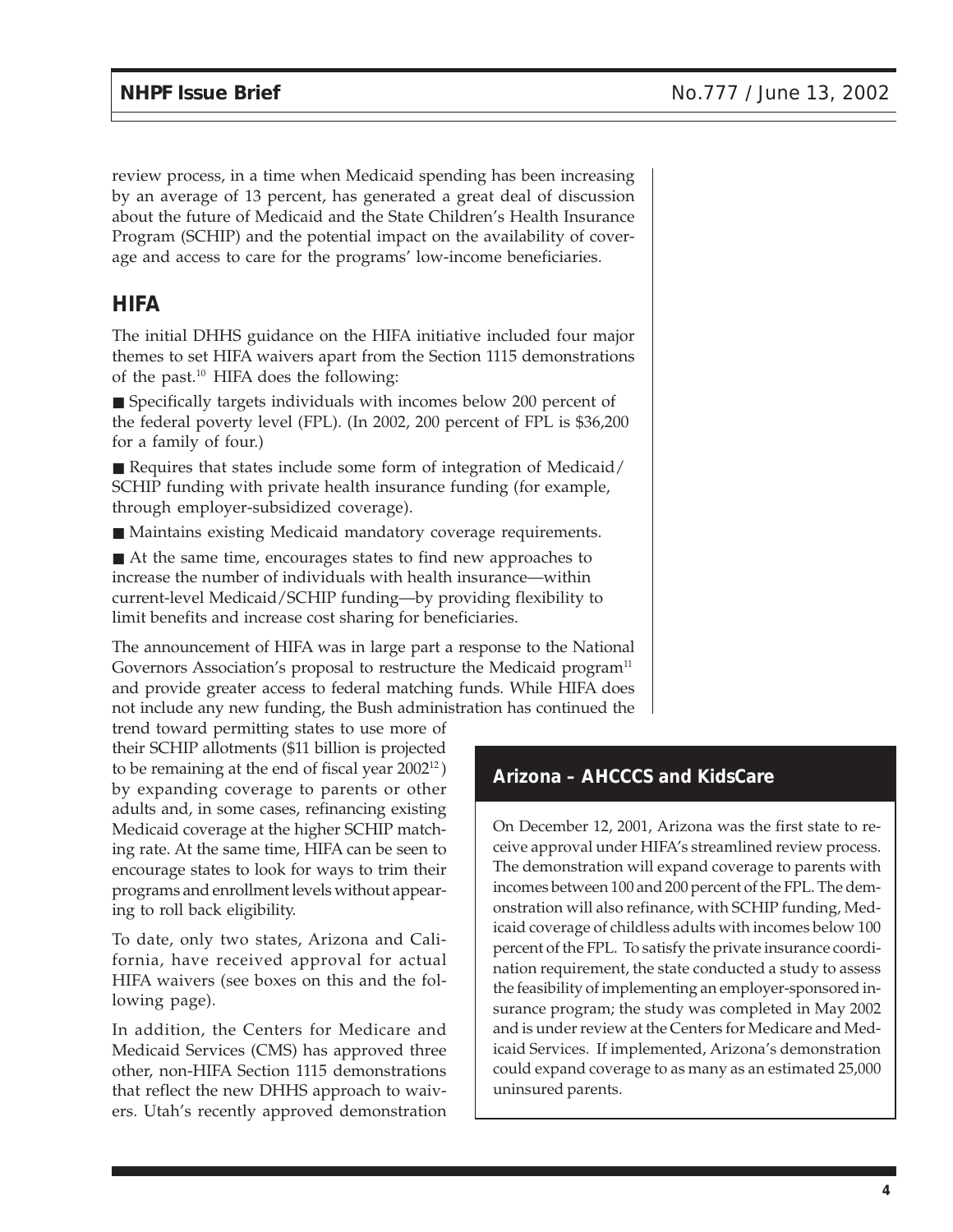has perhaps been the most "HIFA-like" concept proposed thus far. It provides a coverage expansion to adults with incomes below 150 percent of the FPL but provides this optional population with a very limited set of benefits (primary and preventive care only) and includes a \$50 enrollment fee and other cost sharing for newly eligible individuals. The expansion is financed by reductions in benefits and new cost sharing for some current enrollees in both mandatory and optional coverage groups. The state may also cap enrollment at a later date.13 Because the state did not elect to pursue an employer-based coverage component as part of the demonstration and because the demonstration reduces benefits to a mandatory Medicaid population, Utah's waiver did not qualify as a HIFA demonstra-

#### **California – Healthy Families**

In January 2002, California received its long-awaited approval for a waiver to expand coverage to parents of children enrolled in SCHIP. Originated as a SCHIP demonstration proposal, the waiver will enable California to use its SCHIP allotment to expand coverage to parents who have children enrolled in Medi-Cal or Healthy Families and incomes up to 200 percent of the FPL. The state anticipates that 275,000 parents would qualify for health coverage under the demonstration, if it is implemented. California, at the request of CMS, is conducting a feasibility study to determine whether or not to implement an ESI program.

tion under the DHHS guidelines. (See below for further discussion on the ESI requirement.)

Illinois received approval to provide an estimated 368,000 low-income seniors with prescription drug coverage under Medicaid, and Tennessee received approval to restructure eligibility and benefits for current TennCare enrollees.<sup>14</sup> Several other states, including New Mexico, Washington, and Oregon currently have statewide Section 1115 demonstration proposals under consideration, either through HIFA or through the traditional route, and several more states are in the development stages.

It is not clear from the HIFA guidance that has been released thus far whether coverage expansions will continue to be required. Regardless, it seems clear that states will have the ability to place limitations on their programs, including reduced benefits, higher levels of cost sharing than permitted under the Medicaid and SCHIP statutes, and removal of the Medicaid entitlement through enrollment caps or other means.

#### **Benefits and Cost Sharing**

HIFA gives states new authority to modify the benefit package for optional and expansion populations. For optional Medicaid and SCHIP populations, states may choose from the SCHIP benchmark benefit packages outlined in the statute. These choices include a category called "Secretary-approved coverage," which essentially allows the state to propose any benefit package as long as it includes a list of basic services.15 For expansion populations, states have even greater flexibility to establish limits on the types of providers and services that are available. The first significant example of the department's willingness to restrict benefits across the board is Utah's waiver, which limits benefits for its expansion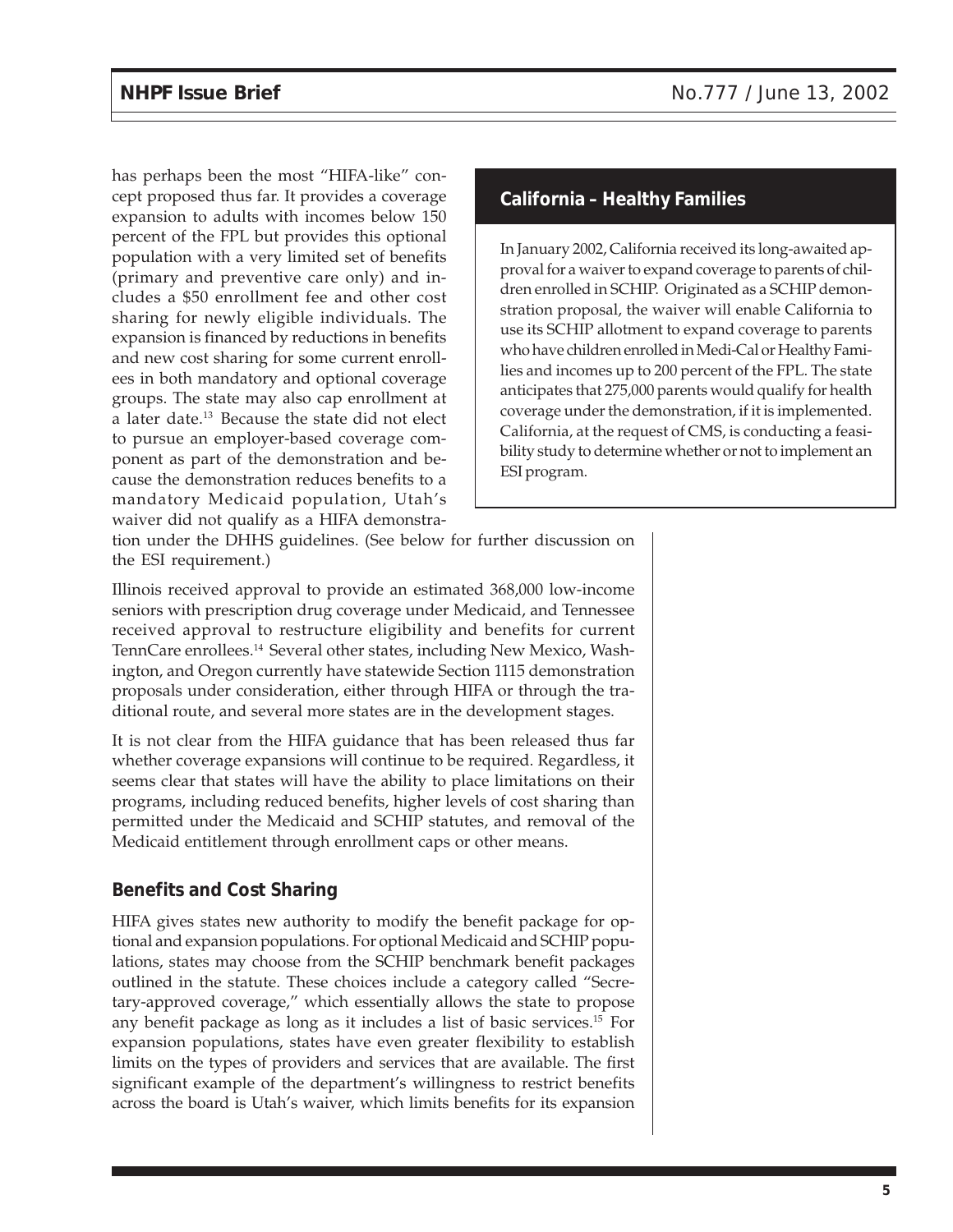population to routine physician services and pharmacy coverage. The state will not provide coverage for hospital care (other than emergencies), specialty care, mental health care, or substance abuse services. In addition, Utah has also limited benefits for its existing mandatory coverage population.<sup>16</sup>

Another significant departure from previous policy is the new flexibility with regard to cost sharing. With the exception of the nominal levels for mandatory Medicaid populations and a 5 percent cap on optional Medicaid and SCHIP children, there are no specific limitations on cost sharing under HIFA. For example, Utah will charge a \$50 annual application fee and \$5 copayments for physician services and prescription drugs. The only limit on the amount of cost sharing for the expansion population is a \$1,000 out-of-pocket maximum per person per year, which amounts to at least 13 percent of an individual's income at the highest income level (150 percent of the FPL).

While providing minimal levels of benefits and charging significant cost sharing is an understandable strategy in difficult financial times, analysts argue that it will not likely have a positive effect on the overall health care system. Many analysts argue that, in order to have a positive influence on the uninsured, coverage must be both available and affordable. For example, several studies have shown that providing a small tax credit to subsidize the purchase of individual coverage will do little to help reduce rates of uninsurance. Individual coverage cannot really be considered to be "available," maintain analysts, if it is too expensive for the average working individual to afford.<sup>17</sup> On the other hand, states argue that there is a value to providing limited coverage to those who would not otherwise be eligible. Providing primary and preventive care is often cited as a means of reducing emergency room visits. The question of whether some coverage to an expansion population is better than no coverage at all will continue to be a point of debate.

#### **Working with the Private Sector**

In the August announcement of the HIFA initiative and the subsequent report released in October 2001, DHHS indicated a strong emphasis on working with the private sector as a means of more effective program financing. Widely being discussed as a good strategy to control costs and reach more of the working poor—who often do not have access to health insurance through their employers—is the merging of public and private funding to purchase health coverage. This blending of public and private funds could take many forms. Discussions on Capitol Hill and in the health policy community have centered around the pros and cons of premium assistance for employer-subsidized coverage (ESI) and tax credits for the purchase of insurance coverage in the individual market, but the outcome will most likely be a combination of several approaches and funding sources.

**The merging of public and private funding to purchase health coverage is widely being discussed as a good strategy to control costs and reach more of the working poor.**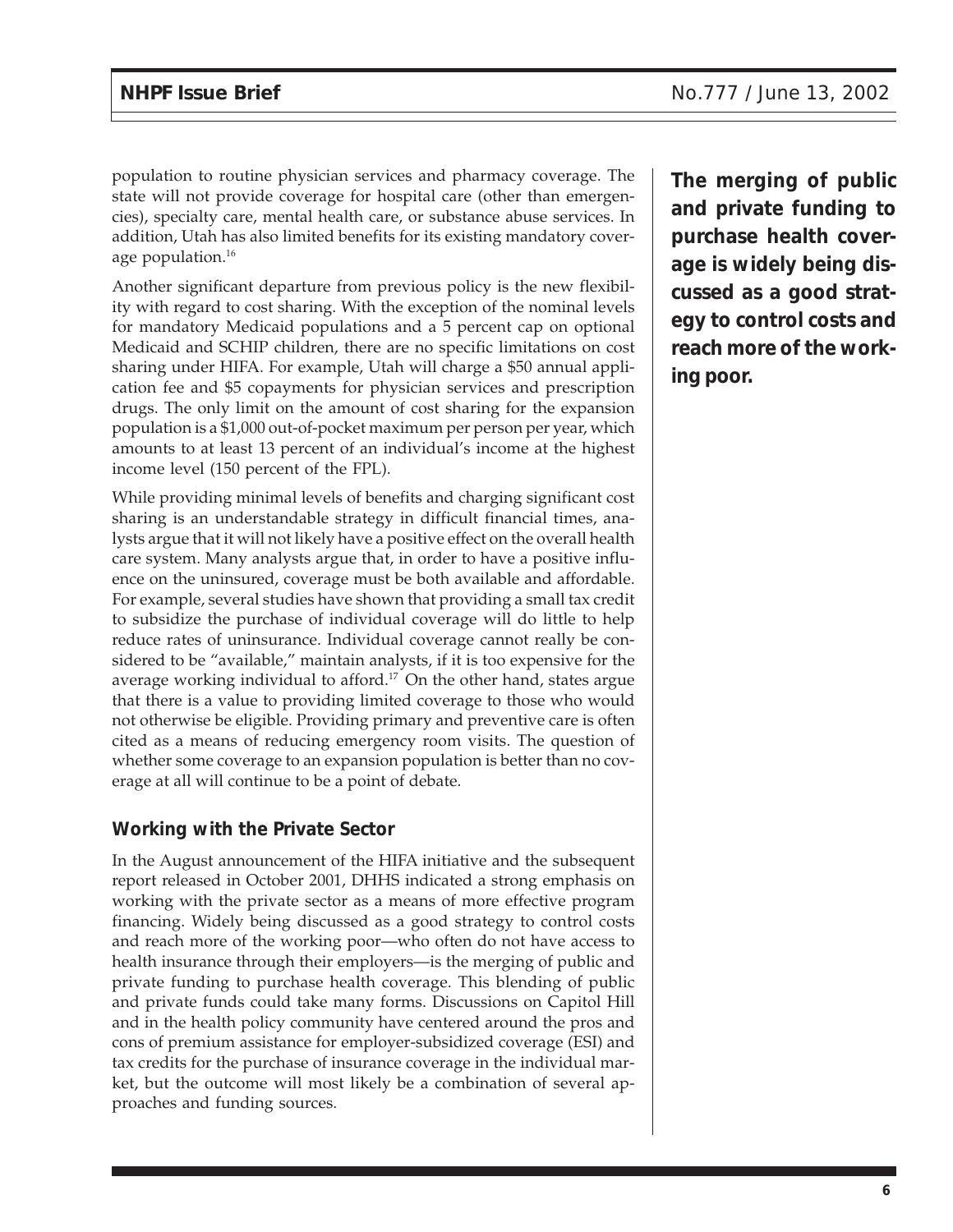To date, the DHHS policy has been to require states applying for HIFA waivers to have proposals to "integrate, or at a minimum, coordinate Medicaid and SCHIP funding with private health insurance options."18 In order to make it easier for states to pursue ESI, HIFA provides increased flexibility beyond what was codified in the SCHIP final regulations in relation to premium assistance programs. DHHS has removed the SCHIP benchmark benefit standard (which many employer benefit plans do not meet), removed the limits on cost sharing, and scaled back almost completely the cost-effectiveness test established in the statute. However, despite this increased flexibility, states have not strongly pursued premium assistance programs through HIFA so far. This could be due in part to the administrative complexity of setting up premium assistance programs as well as states' concern about substituting existing private coverage with publicly funded coverage and their general lack of experience in interacting with the private insurance market.

Overall, the decision to require that all HIFA waivers have a private coverage component has created confusion as to which waivers being approved are HIFA waivers and which are "regular" Section 1115 demonstrations. For example, the two states with approved HIFA demonstrations, Arizona and California, did not originally intend to pursue ESI in their demonstrations; however in order to meet the HIFA requirement, the states negotiated short ESI feasibility studies in exchange for an expedited approval process. Utah did not agree to pursue establishing a premium assistance program, so it cannot technically be considered a HIFA demonstration, although the waiver is otherwise consistent with the goals of the HIFA initiative. It is noteworthy that, so far, the only states that are actually testing the viability and effectiveness of merging public and private funding sources as a more efficient means of reaching the uninsured are those seven states whose approved SCHIP plans include a premium assistance component.19

#### **HIFA and SCHIP: Expanding Coverage or Buying out the Base?**

One of the questions observers have raised about the current approach to waivers is the way in which the SCHIP allotments are being used to finance new coverage for populations other than children and to refinance existing Medicaid coverage.

The debate over allowing SCHIP dollars to be used for populations other than children began during the Clinton administration. As it became clear that states were going to have trouble spending all of their SCHIP allotments during the time period prescribed in the statute, the administration began to consider the merits of financing parent coverage expansions with SCHIP funds. The states had long argued that the requirements for the "family coverage waiver" contemplated in the statute were too difficult to meet and that the Section 1115 waiver authority would be a

**As it became clear that states would have trouble spending their SCHIP allotments, the administration began to consider financing parent coverage expansions with SCHIP funds.**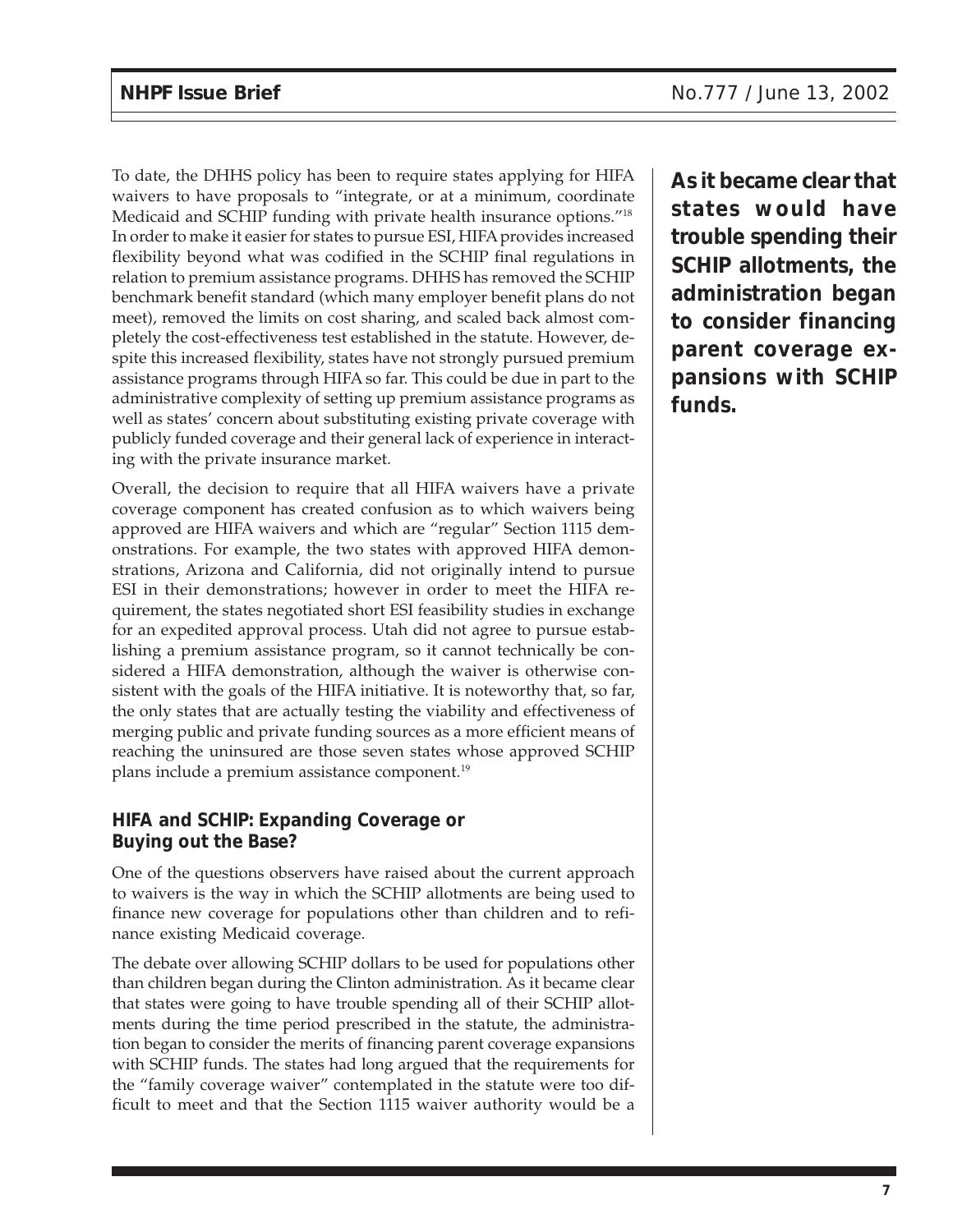more effective (albeit not necessarily quicker) vehicle for expansion to parents. After a great deal of debate, the somewhat controversial decision was made to consider states' proposals to use a portion of their SCHIP allotments to expand coverage to parents of SCHIP children and pregnant women, provided that the state is already "covering children up to age 19 with family incomes up to at least 200 percent of the federal poverty level (FPL), the target income range under the SCHIP law."20

The subsequent question then became whether the federal government should also agree to assist those states that had been penalized by the design of the SCHIP statute because they had expanded children's Medicaid coverage to higher income levels before the enactment of SCHIP. The concept of "buying out the base"—refinancing existing Medicaid coverage with enhanced federal matching funds—has been hotly debated.

One side argues that the SCHIP funds should be reserved only for coverage of children, and states should be encouraged to expand eligibility levels as high as possible in order to maximize coverage and the corresponding enhanced matching funds. Another side argues that there was clearly too much money allotted to the SCHIP program when the law was crafted in 1997,<sup>21</sup> and a better use of the surplus would be to help out states by supplementing their existing Medicaid matching rates for good deeds such as covering parents, pregnant women, and even childless adults. Many states and analysts have put forth the argument that this approach is consistent with the SCHIP statute in that making parents eligible for health coverage will result in more children enrolled in the program. Still another side agrees that there was clearly too much money allocated to SCHIP but would discourage states from further expanding coverage so that the excess funds will revert back to the treasury to be used for other purposes, such as a tax cut.

Ultimately, the Clinton administration determined that the SCHIP allotments would be best used to finance health coverage—expansions or not and states were permitted to refinance portions of their existing Medicaid programs with SCHIP dollars.<sup>22</sup> Wisconsin and Rhode Island had SCHIP waivers approved at the end of the Clinton administration, and Minnesota's proposal was approved in June 2001.<sup>23</sup> While these three states were not necessarily required to do a major coverage expansion in exchange for the increased access to enhanced matching funds, they were strongly encouraged to pursue additional program improvements, such as removing assets tests and providing 12 months of continuous eligibility, with their state legislatures. The waiver approvals gave this group of states the chance to access more of their SCHIP allotments and finally made up for the design of the SCHIP statute.

The debate has continued with HIFA, as the Bush administration has approved a demonstration in Arizona to refinance coverage of childless adults with SCHIP funds. Critics argue that the theory of covering adults in order to bring more children into SCHIP does not hold for childless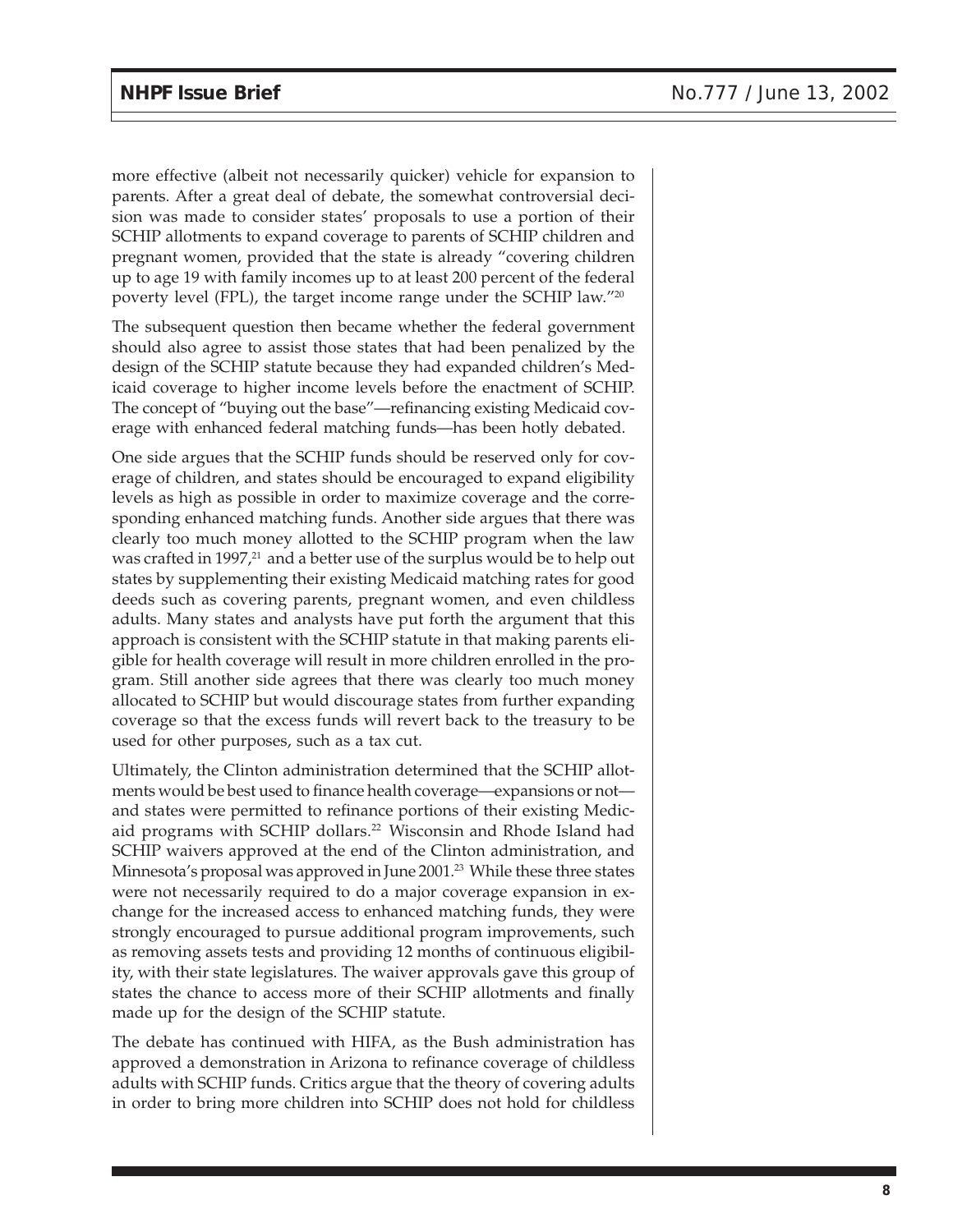adults, and questions have been raised as to whether providing enhanced matching funds for covering childless adults is beyond the scope of the SCHIP statute.

#### **Public Notice Process**

The 1994 guidance also included a section entitled "State Notice Procedures" that laid out a detailed set of options for states to ensure public input into the decision-making process for demonstrations. Public input is generally to be sought prior to submitting a waiver proposal to DHHS for review and can be in many forms, ranging from holding public hearings to debate and enactment of state enabling legislation to a simple notice of the demonstration proposal in newspapers of general circulation that includes instructions on how to receive a copy of the proposal and where to send comments. States are to provide adequate time (30 days) for the public to provide comments and are to keep a record of comments received to be submitted to DHHS for review.24

It has been noted many times over the years that the opportunity for public input often seems to be more a formality than a reality. The *Federal Register* notice does not explicitly require the states to follow a public notice procedure; rather, it uses the phrase, "the Department *expects* states to *ordinarily* [emphasis added] follow one of the processes." Analysts have raised the concern that this language does not make the notice legally binding on states.

This issue has come up again more recently in response to the HIFA guidance. The guidance indicated that the administration is committed to an expedited review process for waivers that meet the HIFA provisions and included an application template to help states apply for the waivers. While the template includes a section to certify that states have conducted a public notice of the demonstration proposal, observers have noted that there does not appear to be any requirement for consideration of public comments at either the state or the federal level. This is a concern because of the significant changes being proposed and because the expedited and closed nature of the new review process make it difficult to fully understand the potential impact of these demonstrations on low-income families.

### **FINANCING AND THE FUTURE**

Particularly since September 11, the economy has been a major cause for concern across the board. Nearly all states have reported shortfalls in their budgets, a major problem, considering that all but one state is constitutionally required to operate with a balanced budget.25 On June 5, the governors released an updated report that found that states face a budget shortfall of \$40 billion to \$50 billion in state fiscal year 2002 and that they have used \$15 billion in "rainy day funds" and an additional \$15 billion in cuts in an attempt to close the spending gap.<sup>26</sup>

**The opportunity for public input often seems to be more a formality than a reality.**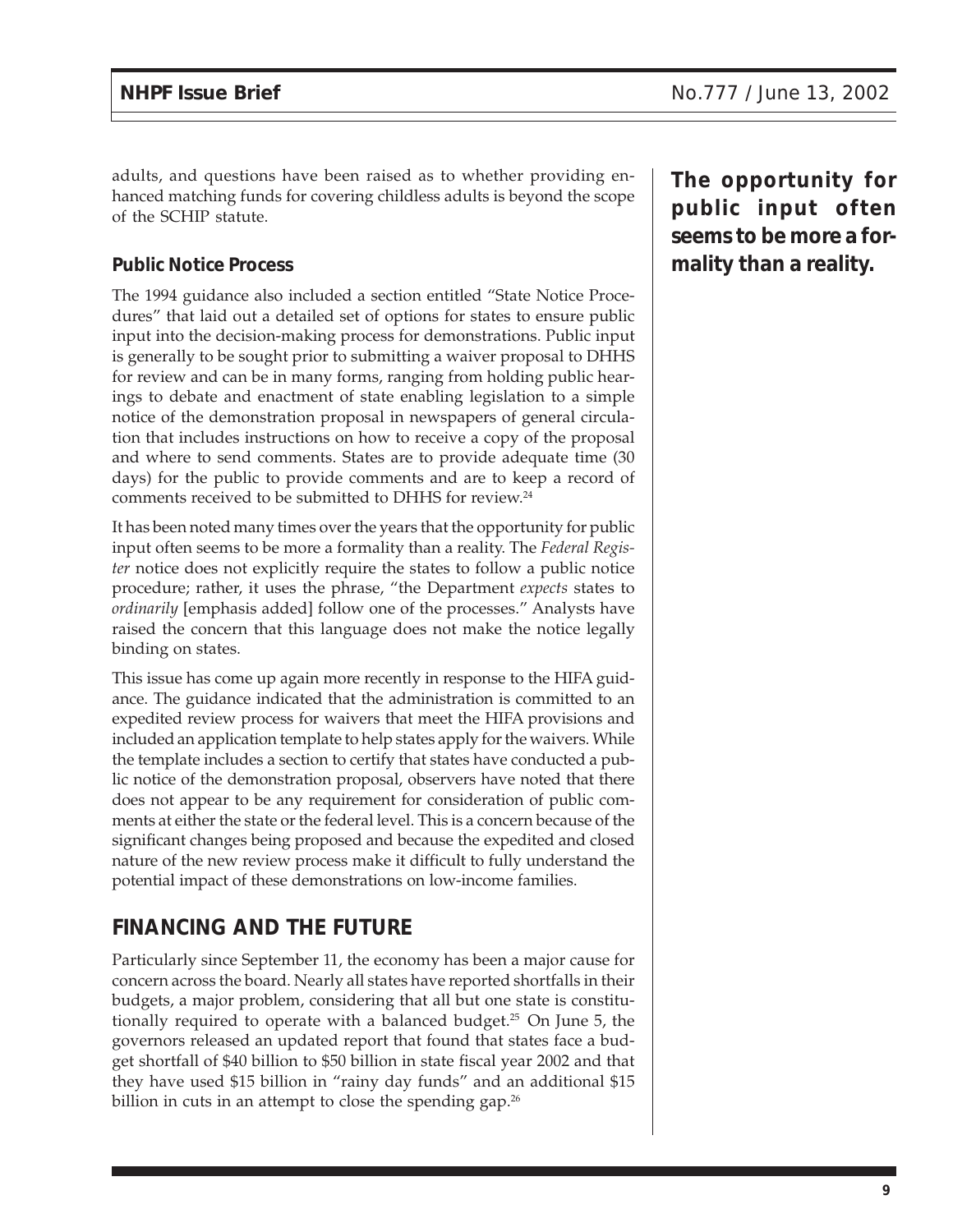However, even in these trying economic times, analysts predict that states will not ultimately make major cuts in their Medicaid and SCHIP programs as a means of balancing their budgets. Rather, they are more likely to use strategies—through the waiver process or otherwise—such as trimming optional benefits, eliminating outreach, reinstating burdensome enrollment procedures, and cutting provider payment rates to make up some of the loss. The availability of federal matching funds provides a strong incentive for states to maintain Medicaid and SCHIP coverage.27

As has been the case over the past 40 years, states and federal governments, researchers, advocates, and consumers continue to question the role of Section 1115 demonstrations in operating Medicaid programs. Many of the elements of states' approved 1115 demonstrations continue to go unchecked under the protection of what now seem to be open-ended demonstration periods. In fact, many states' Section 1115 demonstrations have effectively *become* the states' Medicaid programs. This raises the question as to whether legislative modifications to problematic aspects of the Medicaid and SCHIP statutes are needed to preserve the congressional oversight role. For example, prior to welfare reform, the Clinton administration was criticized for "using Section 1115 not to conduct selected welfare experiments but instead to achieve broad-scale policy changes that are normally regarded as the exclusive purview of the Congress."28

On the other hand, as noted by Sara Rosenbaum in a 1999 discussion of the role of Section 1115 waivers, many of the elements of states' approved 1115 demos were codified in the Balanced Budget Act of 1997, and "the changes were more far-reaching in a number of respects than otherwise might have been the case in the absence of the running start created by the Section 1115 process."29

HIFA has provided states with a "running start" down a new path. The route is yet to be determined, but it will undoubtedly have a lasting impact on the role of public financing of health programs, the relationship between state and federal governments, and the nature of access to health care for low-income Americans.

### **ENDNOTES**

1. P.L. 87-543, section 122.

2. In the 1980s, small substate demonstrations were approved in Minnesota, California, and New Jersey. See Sara Rosenbaum et al., "Section 1115 Medicaid Waivers: Charting a Path for Medicaid Managed Care Reform," in *Access to Health Care: Promises and Prospects for Low-Income Americans,* Kaiser Commission on Medicaid and the Uninsured, Washington, D.C., 1999, 181; accessed, June 7, 2002, at http://www.gwhealthpolicy.org/ medicaid\_publications.htm.

3. Social Security Administration, "Demonstration Projects," in *Compilation of the Social Security Laws, Including the Social Security Act, As Amended, and Related Enactments,* vol. I, **HIFA has provided states with a "running start" down a new path.**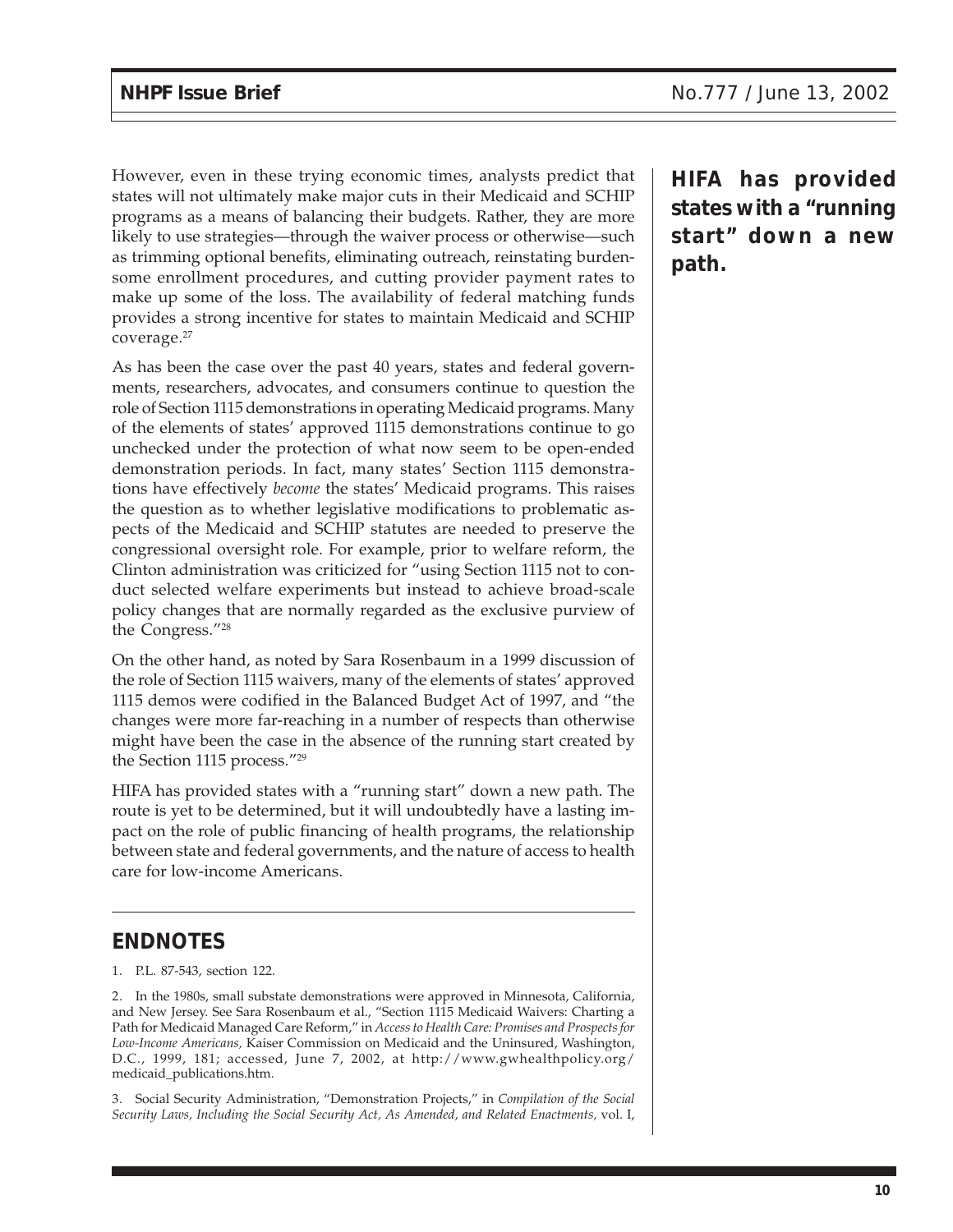January 1, 2001; accessed June 12, 2002, at http://www.ssa.gov/OP\_Home/ssact/title11/ 1115.htm.

4. Arizona's statewide "demonstration," which constitutes the states' entire Medicaid program, was granted in 1982 and has been in operation ever since.

5. U.S. Department of Health and Human Services (DHHS), "Medicaid Program: Demonstration Proposals Pursuant to Section 1115(a) of the Social Security Act; Policies and Procedures," *Federal Register,* 59, no. 186 (Tuesday, September 27, 1994): 49249.

6. DHHS, "Medicaid Program."

7. States with approved demonstrations include Arkansas, California (Los Angeles County), Delaware, Hawaii, Kentucky, Maryland, Massachusetts, Minnesota, Missouri, New Mexico, New York, Oklahoma, Oregon, Rhode Island, Tennessee, Vermont, and Wisconsin. See Cindy Mann, "The New Medicaid and CHIP Waiver Initiatives," Kaiser Commission on Medicaid and the Uninsured, Washington, D.C., February 2002, 14; accessed June 10, 2002, at http:/ /www.kff.org/content/2002/4028.

8. Theresa Sachs, telephone interview with author, May 29, 2002.

9. U.S. Department of Health and Human Services, "HHS to Give States New Options for Expanding Health Coverage: New Initiative Promotes State Innovations to Expand Access for the Uninsured," press release, August 4, 2001; accessed May 28, 2002, at http:// www.hhs.gov/news/press/2001pres/20010804.html.

10. For a more detailed description of the elements of HIFA, see Cindy Shirk, "HIFA: Finding the Flexibility," Issue Brief, National Governors Association, Washington, D.C., October 24, 2001; accessed June 10, 2002, at http://www.nga.org/cda/files/102401HIFA.pdf. See also Jennifer M. Ryan, "Health Insurance Family Style: Public Approaches to Reaching the Uninsured," National Health Policy Forum Issue Brief 767, Washington, D.C., September 2001; available at http://www.nhpf.org/pdfs/8-767+(web).pdf.

11. National Governors Association, policy position on health reform; accessed June 10, 2002, at http://www.nga.org/nga/legislativeUpdate/1,1169,C\_POLICY\_POSITION^ D\_1431,00.html.

12. Centers for Medicare and Medicaid Services, "Report on the Health Insurance Flexibility and Accountability (HIFA) Initiative: State Accessibility to Funding for Coverage Expansions," U.S. Department of Health and Human Services, Washington, D.C., October 4, 2001, 2.

13. Mann, "New Medicaid," 30. (There is no fact sheet available for Utah's waiver at this time.)

14. For more information about the specific provisions of these waivers, see Centers for Medicare and Medicaid Services, "Comprehensive State Health Reform Demonstrations," U.S. Department of Health and Human Services; accessed June 10, 2002, at http:// www.hcfa.gov/medicaid/1115.

15. The basic services must include inpatient and outpatient hospital services, physician surgical and medical services, laboratory and x-ray services, well-baby and well-child care, and age-appropriate immunizations.

16. Mann, "New Medicaid," 30.

17. For more information on this topic, see Stan Dorn and Jack A. Meyer, "What Health Coverage Would Laid-Off Workers Obtain under Recent Tax Credit Proposals?" Covering America, Economic and Social Research Institute, Washington, D.C., no. 2, March 2002; Lisa Duchon and Cathy Schoen, "Experience of Working-Age Adults in the Individual Insurance Market," Issue Brief, Commonwealth Fund, Washington, D.C., December 2001; and Leslie Jackson and Sally Trude, "Stand-Alone Health Insurance Tax Credits Aren't Enough," Issue Brief 41, Center for Studying Health Systems Change, Washington, D.C., July 2001.

18. Health Care Financing Administration, "Health Insurance Flexibility and Accountability (HIFA) Demonstration Initiative," U.S. Department of Health and Human Services, Washington, D.C., August 4, 2001, 3; accessed June 10, 2002, at http://www.hcfa.gov/medicaid/hifa.